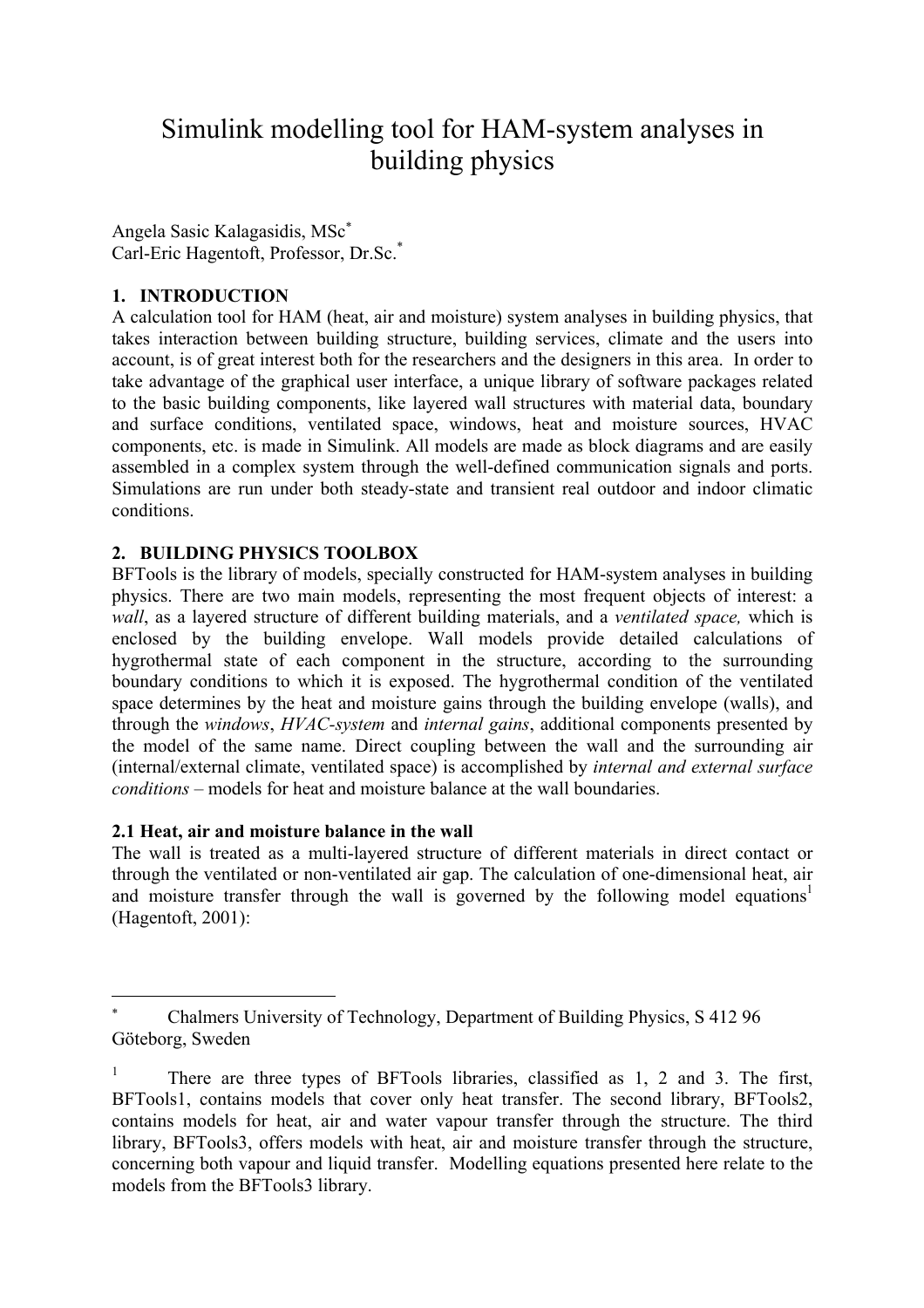heat transfer by conduction and convection:

$$
q = -\lambda(w, T)\frac{\partial T}{\partial x} + \sum_{a,v} g_k c_{pk} T + g_v \cdot r_e, \qquad (1)
$$

vapour transfer by diffusion and convection:

$$
g_{v} = -\delta_{p}(\varphi, T)\frac{\partial p}{\partial x} + g_{a} \cdot x , \qquad (2)
$$

liquid moisture transfer:

$$
g_w = K \frac{\partial P_{suc}}{\partial x},\tag{3}
$$

air flow through the structure:

$$
g_a = const.
$$
 (4)

To exemplify the numerical process, the heat conduction procedure is presented in more details below. The numerical procedure is based on a finite volume method, with thermal/moisture capacity of the layer (volume) localized in the middle, Figure 1, left. The heat conductance between the node and the surfaces of the layer is *K* (W/K), and the conductance between the surfaces to the neighbour temperature nodes to the left and to the right are denoted  $K_l$  and  $K_r$  respectively.





The conductance *K* is defined as  $K = A \cdot \lambda/(d/2)$ , where *A* is the surface area, *d* is the thickness of the layer and  $\lambda$  is the thermal conductivity of the material. Input signals to the block are temperatures and conductances of neighbouring nodes  $T_i, K_i, T_r, K_r$  while the output signal contains information about the node  $T, K$ . These data for each node are organized as vectors of type  $(KT,K)$ , carrying the product  $K \cdot T$  on the first place, and the conductance *K* on the second. Assuming that the surface temperatures of the layer are known,  $T_{sl}$  and  $T_{sr}$ , the ordinary differential equation for the layer becomes:

$$
C\frac{dT}{dt} = K \cdot (T_{sl} - T) + K \cdot (T_{sr} - T) \tag{5}
$$

The equation says that the temperature change per time unit is balanced by the heat flow rate from the left and from the right. In the local steady-state condition between the layer and the neighbouring nodes, surface temperatures are calculated as

$$
T_{sl} = \frac{K \cdot T + K_l \cdot T_l}{K + K_l} \quad \text{and} \quad T_{sr} = \frac{K \cdot T + K_r \cdot T_r}{K + K_r} \tag{6}
$$

A corresponding finite volume model is used for moisture balance.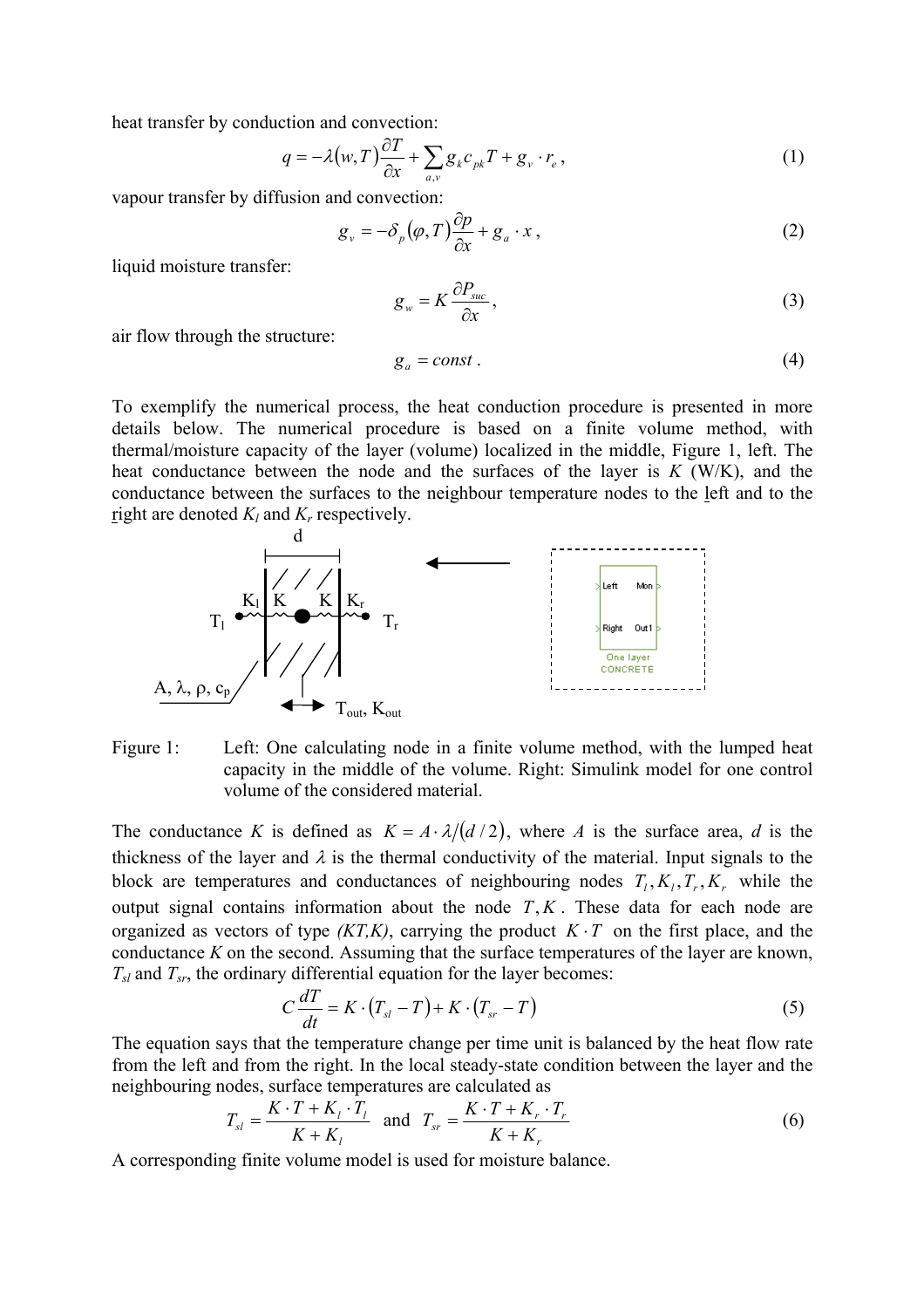A Simulink model for one calculating node (one control volume of a certain material) is presented on Figure 1, right. This block solves the system of coupled equations (1)-(4). The solution of the system gives temperature, water vapour partial pressure and moisture content of the volume – it's hygrothermal state. Material and geometrical data of the volume are placed either in the model or in a material data file, from which they are called during simulation.

The model of a complex wall structure is obtained by connecting the desired number of one node models, like in Figure 2. The squared block icon for Timber frame wall hides the structure from the picture below - the Simulink model of a wall consists of, from outside to inside: wooden layer, insulation, wooden layer and gypsum board. Two additional blocks – external and internal surface conditions blocks describe the surface transfer coefficient between the wall and surrounding air.

# **2.2 Boundary conditions at the wall surfaces**

The model assumes that the external wall surface is exposed to convective heat and moisture exchange with outdoors air, incident solar radiation, long wave radiation, transfer of latent heat, air and rain. All outdoor thermal influences are lumped into equivalent outdoor air temperature, (Hagentoft 2001).

Internal wall surfaces are exposed to convective heat and moisture exchange and transfer of latent heat with inner air, and long wave radiation exchange with other surfaces. As for the external boundary, all these influences are lumped into an equivalent indoor air temperature.

## **2.3 Heat and moisture balance of the ventilated space**

The temperature and relative humidity of the ventilated space is calculated accounting for the heat and moisture gains through the building envelope, internal sources and HVAC equipment placed in the space. Heat balance model assumes (Wit at al., 1987):

- uniform air temperature,
- all radiation is distributed in such a way that all surfaces absorb the same amount per unit of surface area
- the surface coefficients for convection and radiation are the same for all surfaces.

The room air model and each of the wall or HVAC equipment component have their own Simulink block model, as it is presented in Figure 3. The blocks exchange information organised as vectors or signals of a prescribed structure. These signals are presented as connected lines between the blocks.

#### **3. EXAMPLES OF THE HAM-SYSTEM ANALYSIS USING BUILDING PHYSICS TOOLBOX**

The case study: a room with an outer wall (type: timber framed insulation) facing south with one window, flat roof (type: same as outer wall) and floor on the ground (type: insulated concrete slab on the ground), as it is presented in the Figure 3. Other specifications can be found in Tables (1-3).

The results of one year operating cycle of this space, with the specified building envelope and heat and moisture loads are presented in Figures 4-7. The external climate data are representative for Gothenburg, Sweden. The walls which are not included in calculations are regarded as heat and moisture non-active.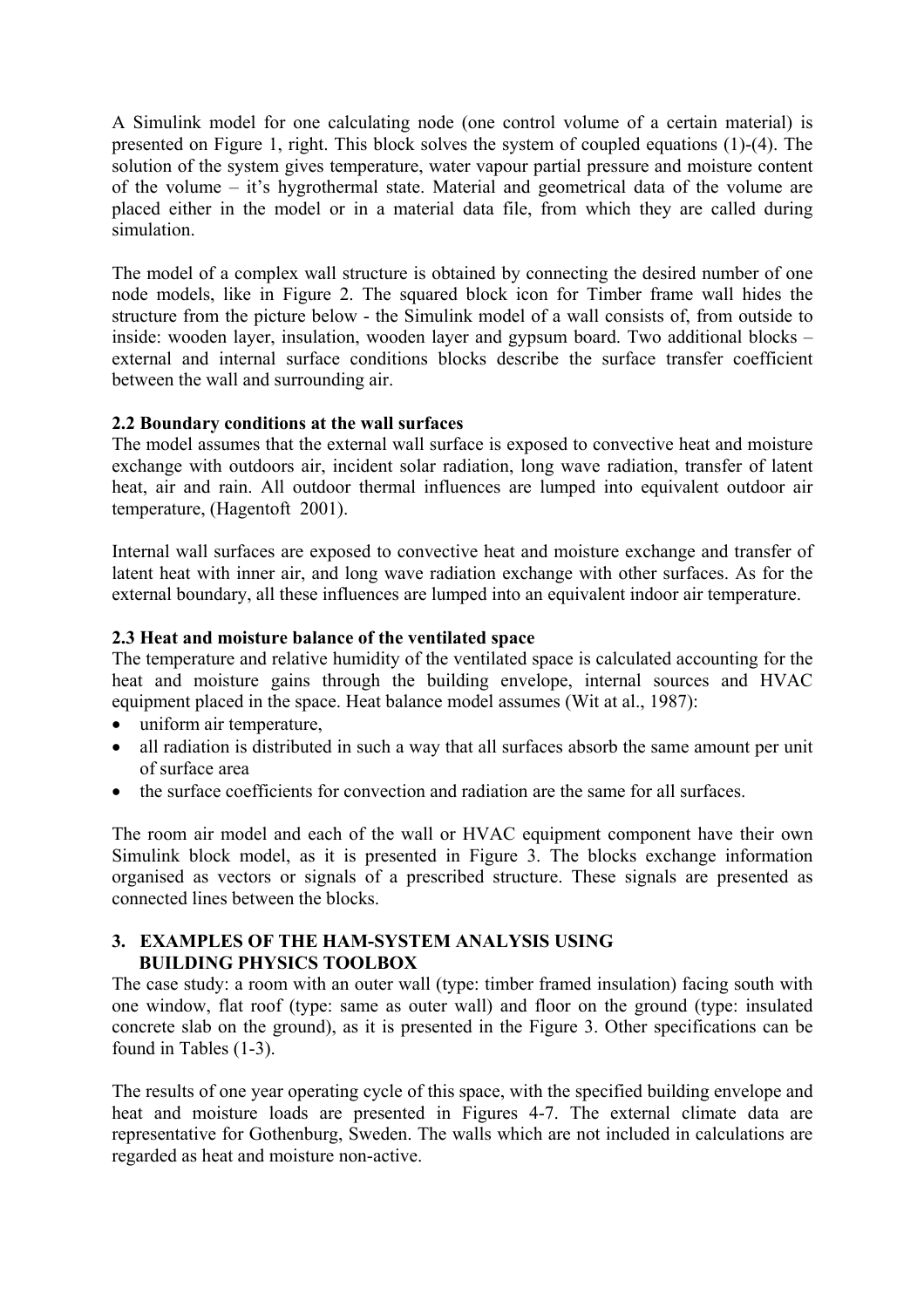All presented results can be seen during the simulation, on the Simulink's Scope block (see monitors in Figure 2 and 3), as a graph "value in time".



Figure 2: Simulink model for a complex wall structure.

| Table 1:<br>Input parameters for the case study: room geometry. |                   |                  |                      |       |                         |
|-----------------------------------------------------------------|-------------------|------------------|----------------------|-------|-------------------------|
| Component                                                       | Area              | <b>Structure</b> |                      |       | <b>Initial values</b>   |
| Outer wall                                                      |                   | Wooden layer     | Pine                 | 0.044 |                         |
| (without)                                                       | $10 \text{ m}^2$  | Insulation       | Extruded polystyrene | 0.2   | $20^{\circ}$ C, 60%     |
| window area)                                                    |                   | Wooden layer     | Pine                 | 0.044 |                         |
| and Roof                                                        | $25 \text{ m}^2$  | Gypsum board     | Gypsum               | 0.013 |                         |
|                                                                 |                   | Soil             | Bed rock             |       | $10^{\circ}$ C, $100\%$ |
| Floor                                                           | $25 \text{ m}^2$  | Insulation       | Rock wool RW 36      | 0.2   | $20^{\circ}$ C, 60%     |
|                                                                 |                   | Concrete         | $c/w=0.4$            | 0.15  | $20^{\circ}$ C, 60%     |
| Window                                                          | 2.5m <sup>2</sup> |                  |                      |       | $U=1.5W/m^2K$           |
| Total room area :<br>$100~{\rm m}^2$                            |                   |                  |                      |       |                         |

| Table 2: |  | Input parameters for the case study: transfer coefficients. |
|----------|--|-------------------------------------------------------------|
|          |  |                                                             |

 $(5x5x2.5m)$ 

Total volume:

| <b>Transfer coefficient</b>  | <b>Surface</b>              | Value                     |
|------------------------------|-----------------------------|---------------------------|
| Heat transfer coefficient    | External / internal surface | $20/7$ W/m <sup>2</sup> K |
| Vapor transfer coefficient   | External / internal surface | $2e-8/1e-7$ s/m           |
| Solar radiation absorptivity | Outer wall                  | 0.7                       |
|                              | Roof, window                | 0.5                       |

 $20^{\circ}$ C, 60%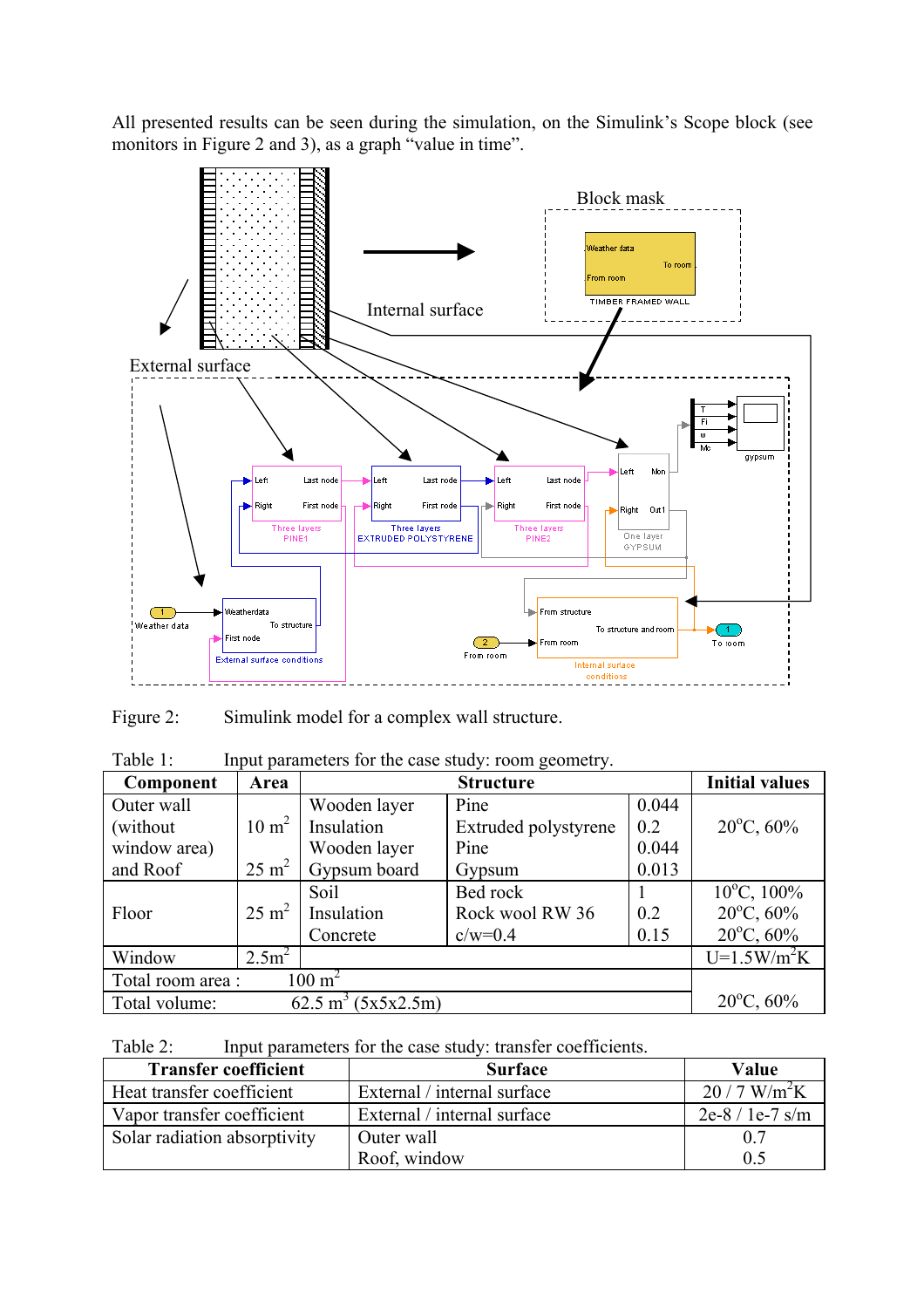| <b>Source</b>           | <b>Operating mode</b>                                                      | Range                        |
|-------------------------|----------------------------------------------------------------------------|------------------------------|
| Ventilation             | First calculation: $0.2$ 1/h,                                              | $12.5 \text{ m}^3/\text{h}$  |
|                         | Second calculation: 0.5 1/h                                                | $31.25 \text{ m}^3/\text{h}$ |
| Heat supply             | Variable, Tset=20 $^{\circ}$ C, $\Delta$ T=2 $^{\circ}$ C, P-controlled in |                              |
|                         | the same way for both ventilation regimes                                  | $Q=0-2000$ W.                |
| Internal heat gains     | Periodically varying, operating cycle 24h,                                 |                              |
| Internal moisture gains | Constant                                                                   | 100g/h                       |

Table 3: Input parameters for the case study: heat and moisture gains.



Figure 3: Simulink model for ventilated space.

# **4. CONCLUSION**

BFTools library offers a tool for analysing complex structures of interests. Each model from the library is transparent and can be disassembled to the very basic pieces like symbols for mathematical calculations, and will therefore not representing a black box for the user. The library itself is open for models made by other users - the only condition is to obey the signal structure, see (Sasic, 2002).

Using the advantage of Simulinks graphical interface, huge amount of work relating to formulating equations in a language or a program is avoided and an attention is focused to the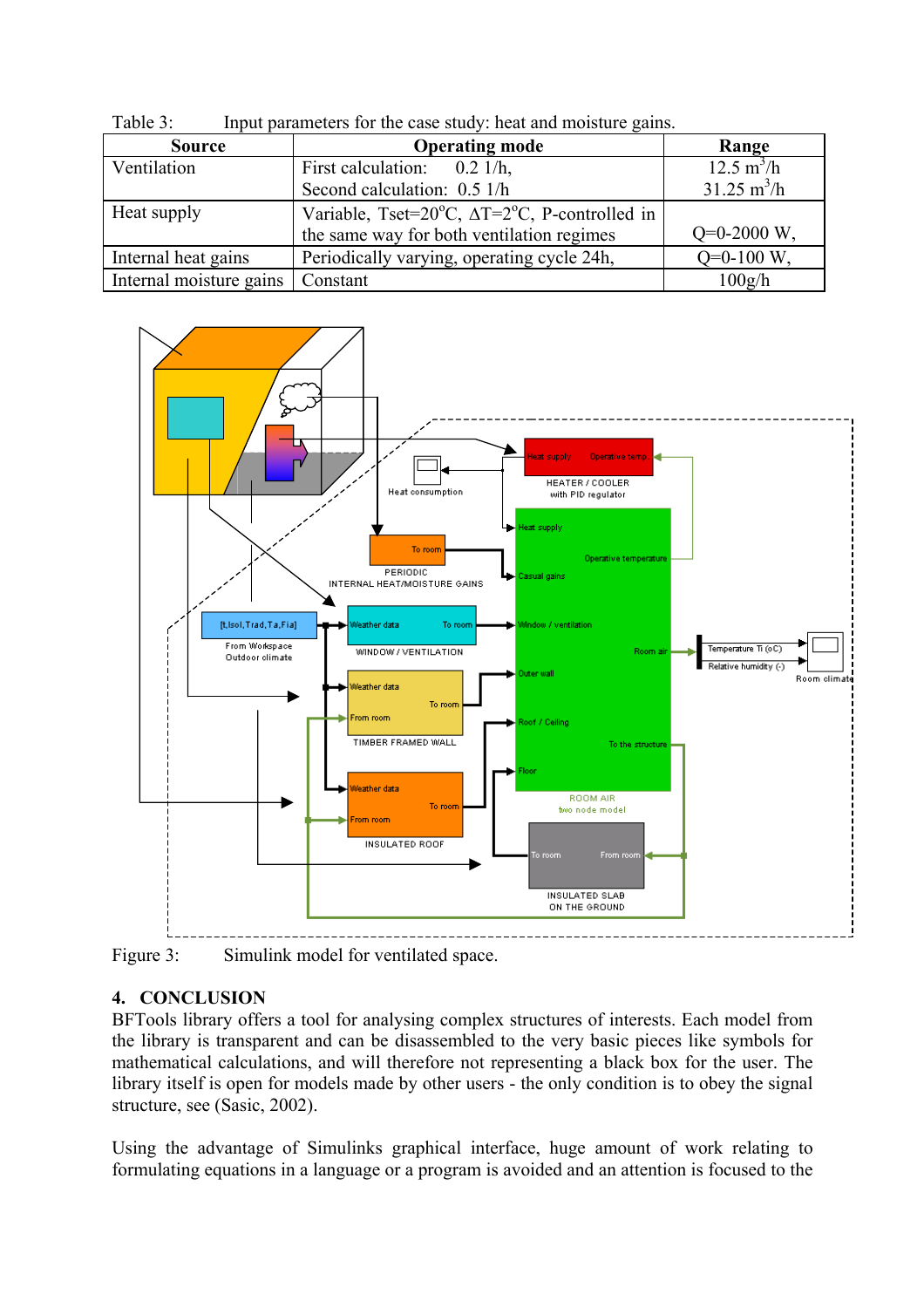physical problem. This is already experienced through the courses given to the students and researchers.



Figure 4: Room air temperature for two ventilation loads and external air temperature.



Figure 5: Room air relative humidity for two ventilation loads and relative humidity of external air.

It is up to the user to decide which modelling equations should be used for the analyses. Models from the library can be used as black boxes, as the start point, and later adjusted to the desired model. No matter how complex the problem is, the solution will be obtained in a relatively short time (i.e. 15 min for the simulation presented here) and without any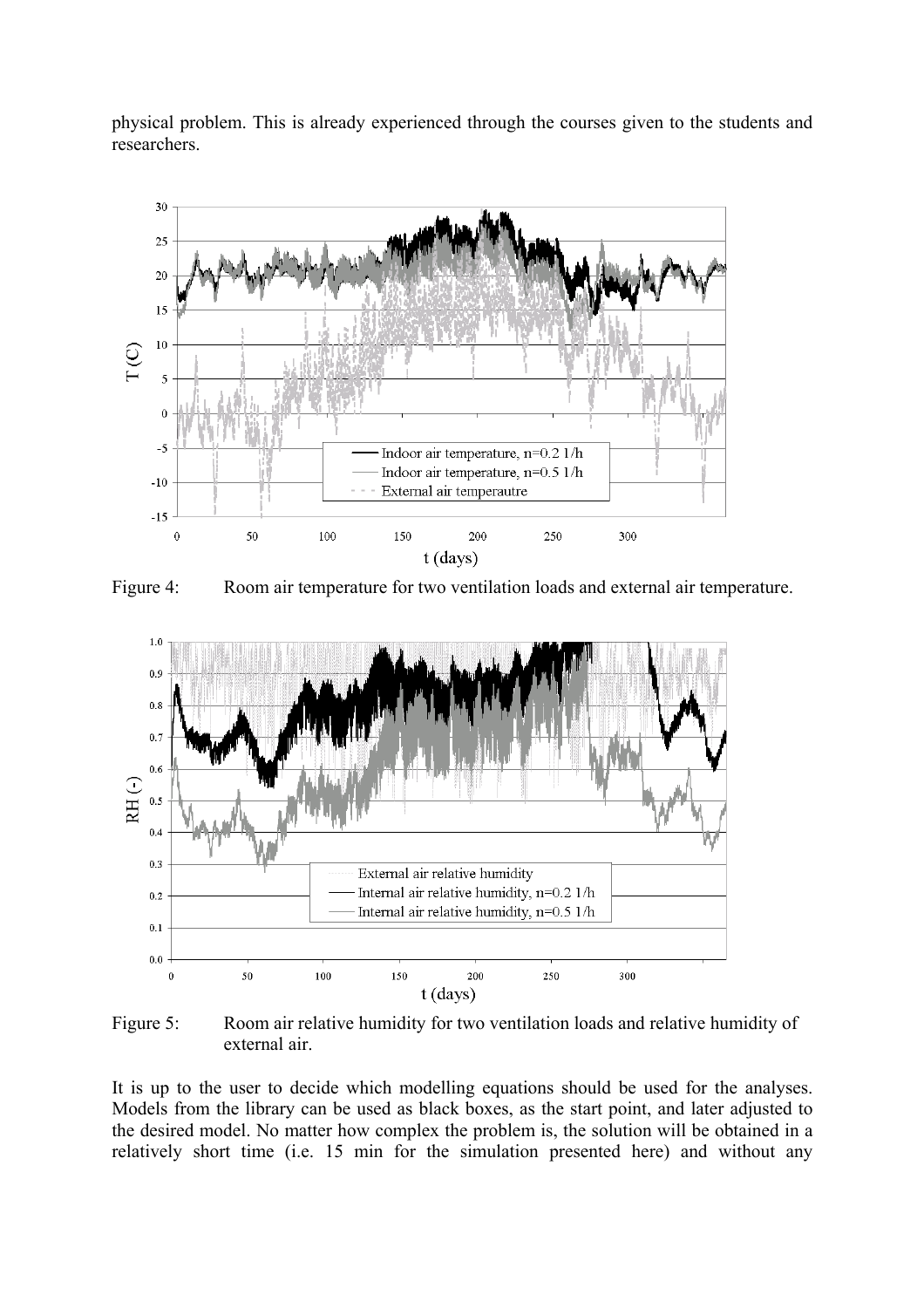difficulties connected to the numerical stability of the chosen procedure. This is accomplished by the set of numerical solvers built in Simulink, providing the numerically stable calculations no matter how coarse the disretisation scheme is.



Figure 6: Moisture content in the insulation layer of the outer wall for the two ventilation loads.



Figure 7: Moisture content in the external and internal wooden layer of the roof for two ventilation loads.